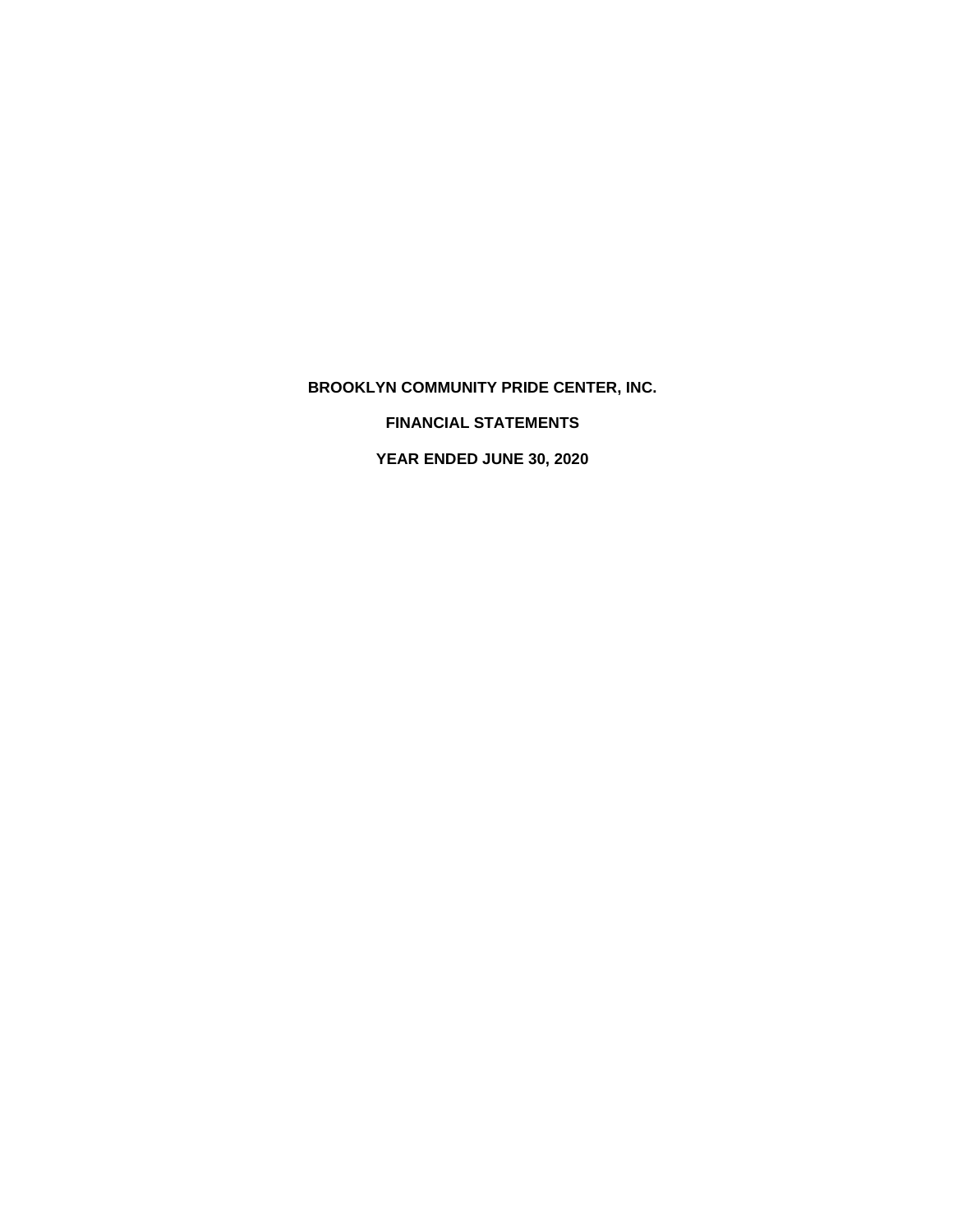# **Brooklyn Community Pride Center, Inc.**

## **Table of Contents**

## Year Ended June 30, 2020

| Financial Statements: |  |
|-----------------------|--|
|                       |  |
|                       |  |
|                       |  |
|                       |  |
|                       |  |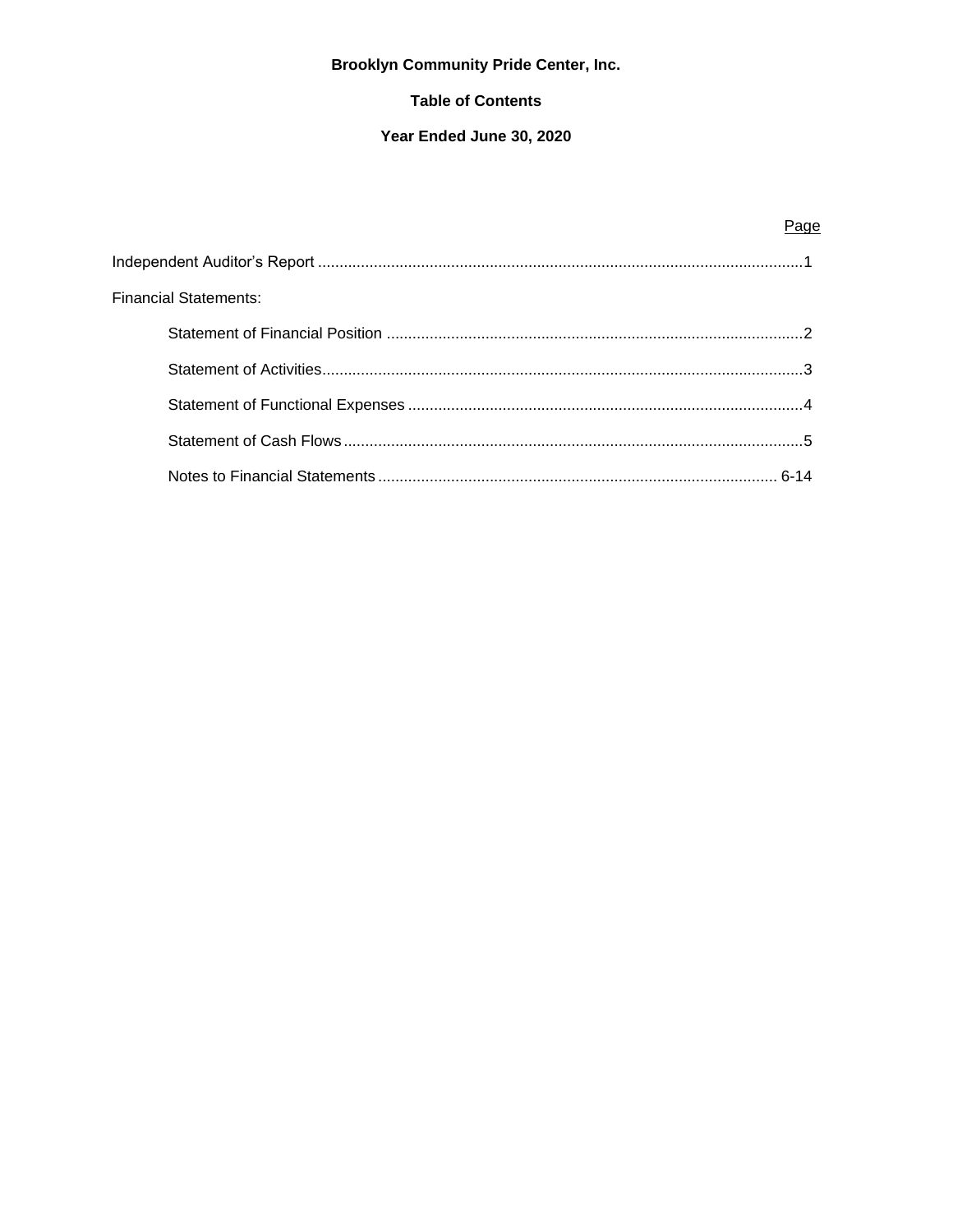

ALWAYS LOOKING DEEPER.<sup>™</sup>

## **Independent Auditor's Report**

To the Board of Directors Brooklyn Community Pride Center, Inc. Brooklyn, New York

We have audited the accompanying financial statements of Brooklyn Community Pride Center, Inc. (a nonprofit organization), which comprise the statement of financial position as of June 30, 2020 and the related statements of activities, functional expenses and cash flows for the year then ended, and the related notes to the financial statements.

## **Management's Responsibility for the Financial Statements**

Management is responsible for the preparation and fair presentation of these financial statements in accordance with accounting principles generally accepted in the United States of America; this includes the design, implementation, and maintenance of internal control relevant to the preparation and fair presentation of financial statements that are free from material misstatement, whether due to fraud or error.

## **Auditor's Responsibility**

Our responsibility is to express an opinion on these financial statements based on our audit. We conducted our audit in accordance with auditing standards generally accepted in the United States of America. Those standards require that we plan and perform the audit to obtain reasonable assurance about whether the financial statements are free from material misstatement.

An audit involves performing procedures to obtain audit evidence about the amounts and disclosures in the financial statements. The procedures selected depend on the auditor's judgment, including the assessment of the risks of material misstatement of the financial statements, whether due to fraud or error. In making those risk assessments, the auditor considers internal control relevant to the entity's preparation and fair presentation of the financial statements in order to design audit procedures that are appropriate in the circumstances, but not for the purpose of expressing an opinion on the effectiveness of the entity's internal control. Accordingly, we express no such opinion. An audit also includes evaluating the appropriateness of accounting policies used and the reasonableness of significant accounting estimates made by management, as well as evaluating the overall presentation of the financial statements.

We believe that the audit evidence we have obtained is sufficient and appropriate to provide a basis for our audit opinion.

#### **Opinion**

In our opinion, the financial statements referred to above present fairly, in all material respects, the financial position of Brooklyn Community Pride Center, Inc. as of June 30, 2020 and the changes in its net assets and its cash flows for the year then ended in accordance with accounting principles generally accepted in the United States of America.

Gettry Warcus CPA, P.C.

Gettry Marcus CPA, P.C. New York, New York April 14, 2021

GETTRY MARCUS CPA, P.C. **GETTRYMARCUS.COM** 

88 Froehlich Farm Blvd., 3rd Floor, Woodbury, New York 11797 1407 Broadway, 40th Floor, New York, New York 10018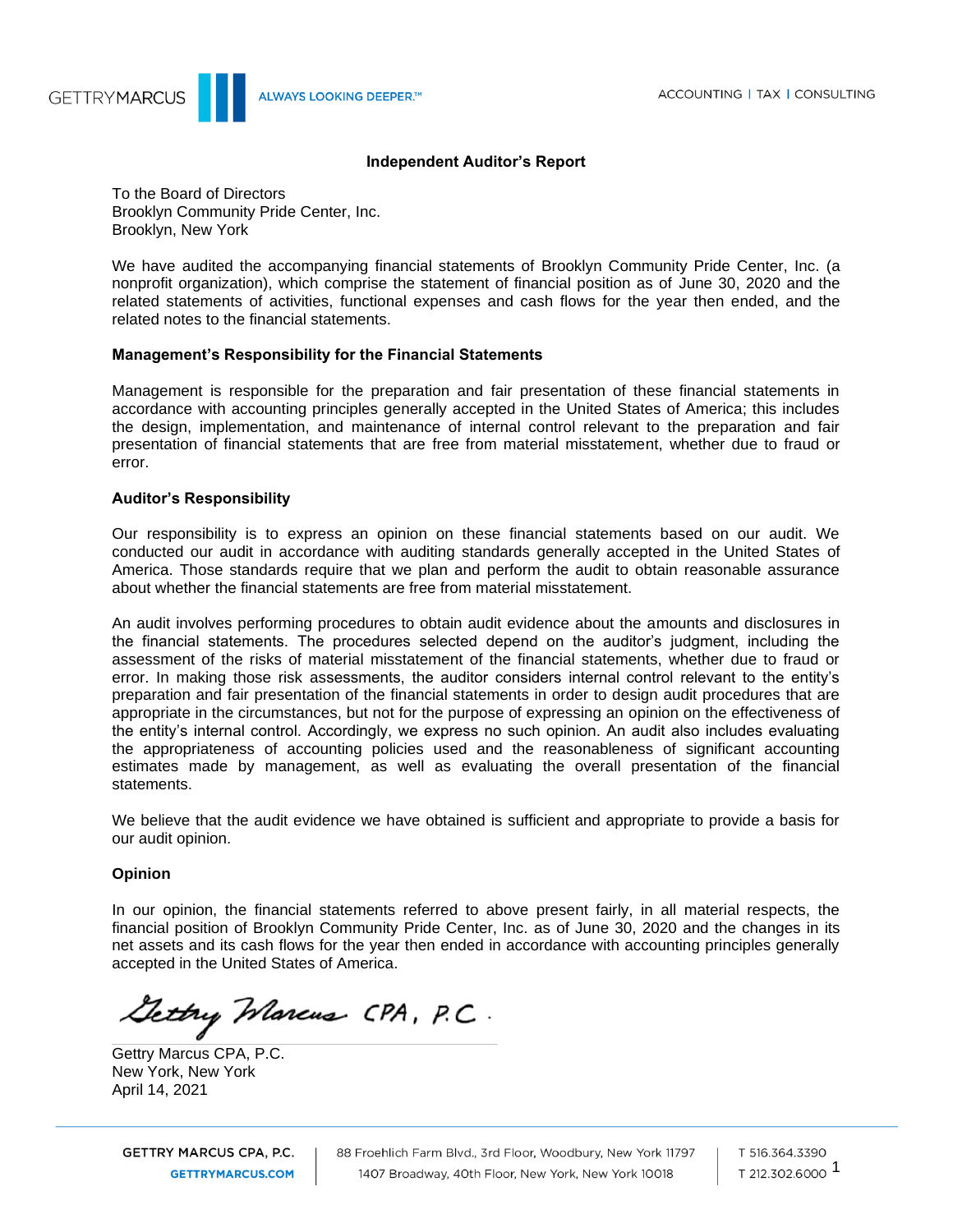### **Brooklyn Community Pride Center, Inc. Statement of Financial Position June 30, 2020**

**\_\_\_\_\_\_\_\_\_\_\_\_\_\_\_\_\_\_\_\_\_\_\_\_\_\_\_\_\_\_\_\_\_\_\_\_\_\_\_\_\_\_\_\_\_\_\_\_\_\_\_\_\_\_\_\_\_\_\_\_\_\_\_\_\_\_\_\_\_\_\_\_\_\_\_\_\_\_\_\_\_\_\_\_**

|                                                                                                                                                           | <b>Net Assets</b><br><b>Without Donor</b><br><b>Restrictions</b> |                                                 | <b>Net Assets</b><br><b>With Donor</b><br><b>Restrictions</b> |        |    | <b>Total</b>                                    |
|-----------------------------------------------------------------------------------------------------------------------------------------------------------|------------------------------------------------------------------|-------------------------------------------------|---------------------------------------------------------------|--------|----|-------------------------------------------------|
|                                                                                                                                                           | <b>Assets</b>                                                    |                                                 |                                                               |        |    |                                                 |
| <b>Current assets</b><br>Cash<br>Government grants receivable<br>Contributions receivable<br>Other income receivable<br>Prepaid expenses and other assets | \$                                                               | 558,540<br>89,504<br>16,327<br>18,665<br>20,841 | \$                                                            | 42,500 | S  | 601,040<br>89,504<br>16,327<br>18,665<br>20,841 |
| <b>Total current assets</b>                                                                                                                               |                                                                  | 703,877                                         |                                                               | 42,500 |    | 746,377                                         |
| <b>Other assets</b><br>Property and equipment, net<br>Security deposit                                                                                    |                                                                  | 105,543<br>23,062                               |                                                               |        |    | 105,543<br>23,062                               |
| <b>Total other assets</b>                                                                                                                                 |                                                                  | 128,605                                         |                                                               |        |    | 128,605                                         |
| <b>Total assets</b>                                                                                                                                       | - \$                                                             | 832,482                                         | \$                                                            | 42,500 | -S | 874,982                                         |
|                                                                                                                                                           |                                                                  | <b>Liabilities and Net Assets</b>               |                                                               |        |    |                                                 |
| <b>Current liabilities</b><br>Accounts payable and accrued expenses<br>Deferred rent obligation<br>Note payable - Paycheck Protection Program             | \$                                                               | 15,508<br>15,678<br>109,357                     | \$                                                            |        | \$ | 15,508<br>15,678<br>109,357                     |
| <b>Total current liabilities</b>                                                                                                                          |                                                                  | 140,543                                         |                                                               |        |    | 140,543                                         |
| <b>Net Assets</b><br>Without donor restrictions<br>With donor restrictions                                                                                |                                                                  | 691,939                                         |                                                               | 42,500 |    | 691,939<br>42,500                               |
| <b>Total net assets</b>                                                                                                                                   |                                                                  | 691,939                                         |                                                               | 42,500 |    | 734,439                                         |
| <b>Total liabilities and net assets</b>                                                                                                                   | \$                                                               | 832,482                                         | \$                                                            | 42,500 | \$ | 874,982                                         |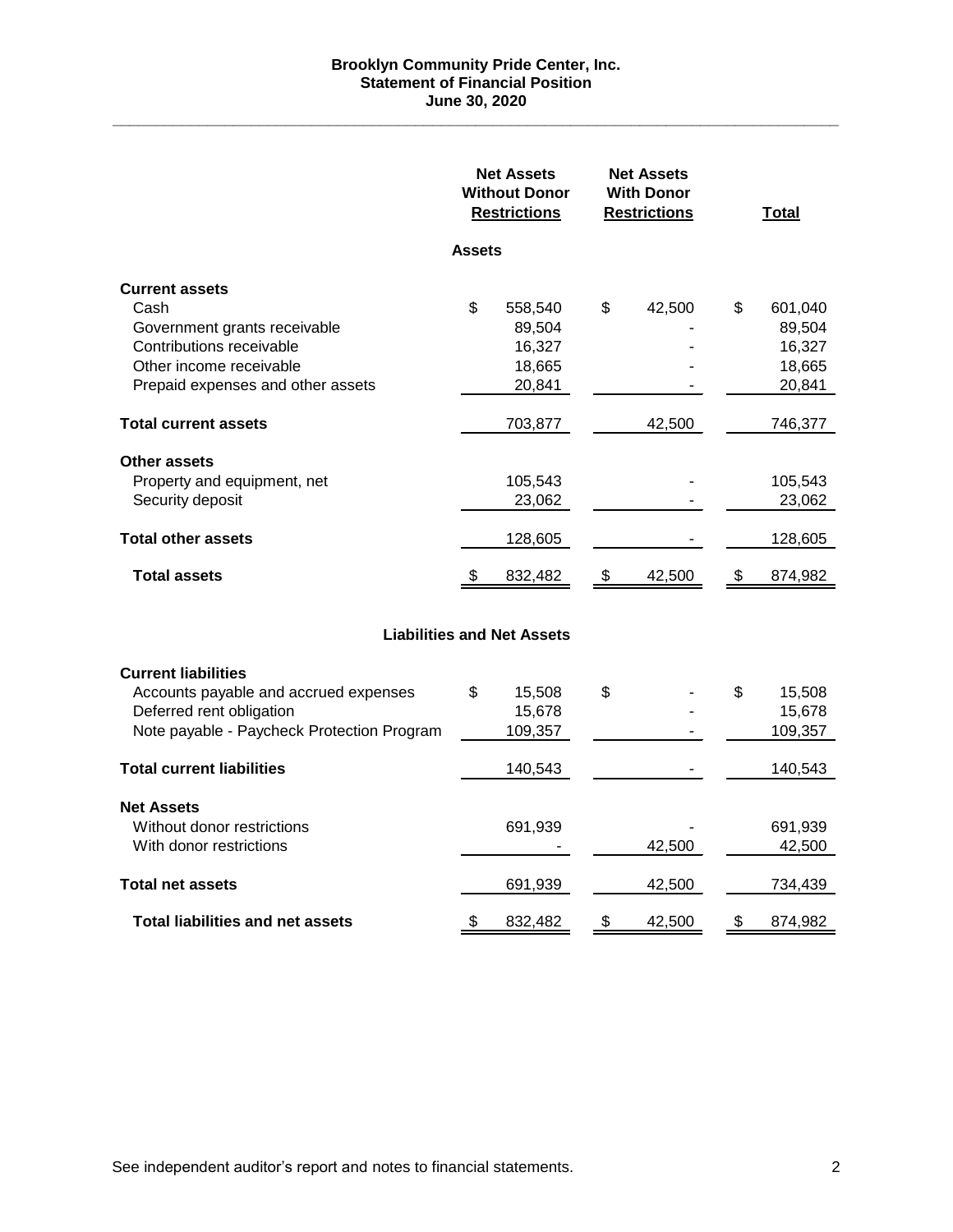## **Brooklyn Community Pride Center, Inc. Statement of Activities Year Ended June 30, 2020**

**\_\_\_\_\_\_\_\_\_\_\_\_\_\_\_\_\_\_\_\_\_\_\_\_\_\_\_\_\_\_\_\_\_\_\_\_\_\_\_\_\_\_\_\_\_\_\_\_\_\_\_\_\_\_\_\_\_\_\_\_\_\_\_\_\_\_\_\_\_\_\_\_\_\_\_\_\_\_\_\_\_\_\_\_**

|                                          |    | <b>Without Donor</b><br><b>Restrictions</b> |    | <b>With Donor</b><br><b>Restrictions</b> |    |           |  |  |  | <b>Total</b> |
|------------------------------------------|----|---------------------------------------------|----|------------------------------------------|----|-----------|--|--|--|--------------|
| <b>Support and revenues</b>              |    |                                             |    |                                          |    |           |  |  |  |              |
| Foundations and trusts                   | \$ | 74,803                                      | \$ | 77,500                                   | \$ | 152,303   |  |  |  |              |
| Corporations                             |    | 124,205                                     |    |                                          |    | 124,205   |  |  |  |              |
| Individuals                              |    | 68,663                                      |    |                                          |    | 68,663    |  |  |  |              |
| Government grants                        |    | 593,500                                     |    | 30,000                                   |    | 623,500   |  |  |  |              |
| <b>Total support and revenues</b>        |    | 861,171                                     |    | 107,500                                  |    | 968,671   |  |  |  |              |
| Other income                             |    |                                             |    |                                          |    |           |  |  |  |              |
| Room rental and licensing fees           |    | 35,440                                      |    |                                          |    | 35,440    |  |  |  |              |
| Consulting fees                          |    | 48,930                                      |    |                                          |    | 48,930    |  |  |  |              |
| Interest income                          |    | 1,706                                       |    |                                          |    | 1,706     |  |  |  |              |
| <b>Total other income</b>                |    | 86,076                                      |    |                                          |    | 86,076    |  |  |  |              |
| Net assets released from restrictions    |    | 163,938                                     |    | (163, 938)                               |    |           |  |  |  |              |
| Total support, revenues and other income |    | 1,111,185                                   |    | (56, 438)                                |    | 1,054,747 |  |  |  |              |
| <b>Functional expenses</b>               |    |                                             |    |                                          |    |           |  |  |  |              |
| Program services                         |    | 535,476                                     |    |                                          |    | 535,476   |  |  |  |              |
| <b>Fundraising services</b>              |    | 141,534                                     |    |                                          |    | 141,534   |  |  |  |              |
| <b>Administration services</b>           |    | 190,349                                     |    |                                          |    | 190,349   |  |  |  |              |
| <b>Total functional expenses</b>         |    | 867,359                                     |    |                                          |    | 867,359   |  |  |  |              |
| Increase (decrease) in net assets        |    | 243,826                                     |    | (56, 438)                                |    | 187,388   |  |  |  |              |
| Net assets - Beginning of year           |    | 448,113                                     |    | 98,938                                   |    | 547,051   |  |  |  |              |
| Net assets - End of year                 | \$ | 691,939                                     | \$ | 42,500                                   | \$ | 734,439   |  |  |  |              |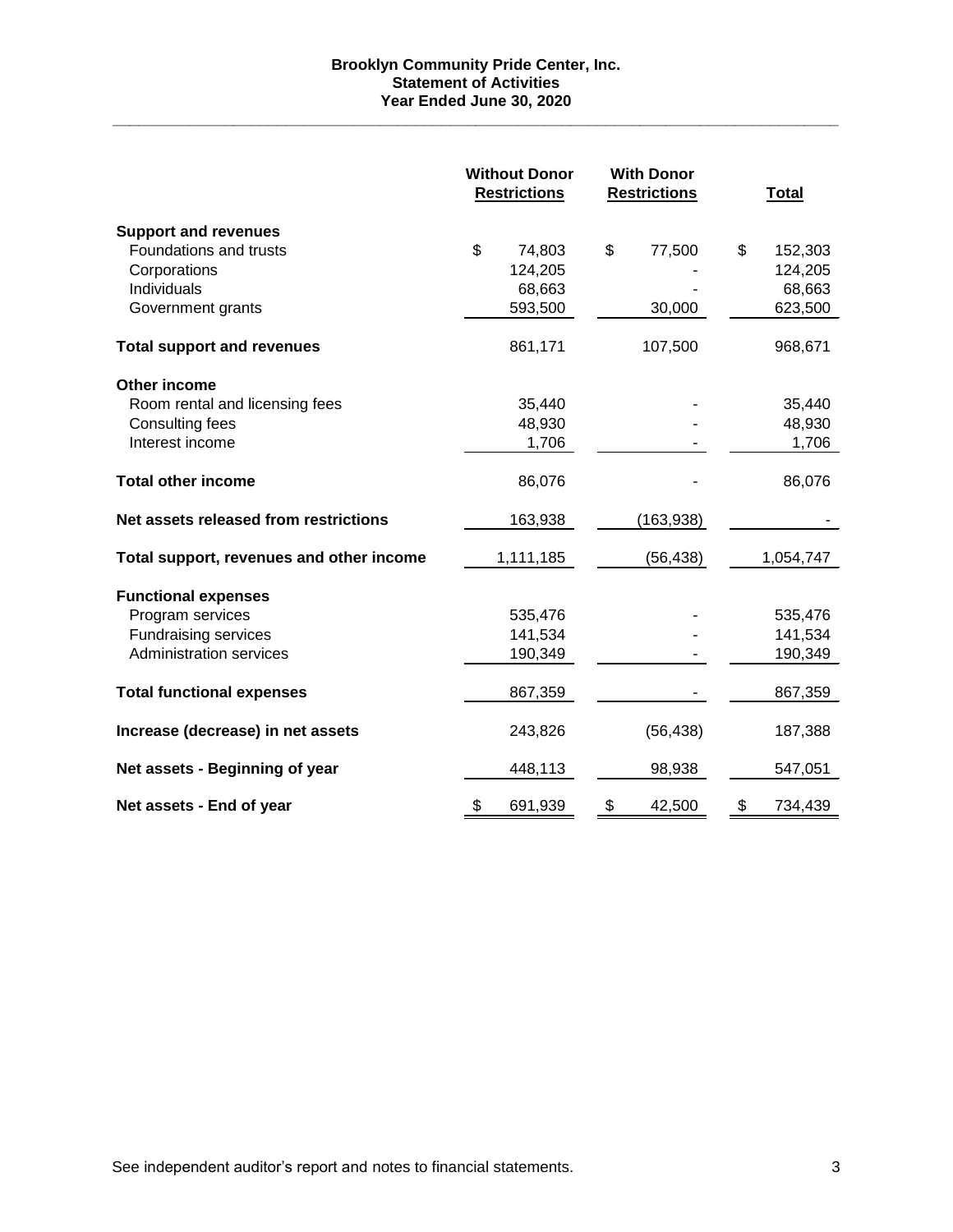#### **Brooklyn Community Pride Center, Inc. Statement of Functional Expenses Year Ended June 30, 2020**

**\_\_\_\_\_\_\_\_\_\_\_\_\_\_\_\_\_\_\_\_\_\_\_\_\_\_\_\_\_\_\_\_\_\_\_\_\_\_\_\_\_\_\_\_\_\_\_\_\_\_\_\_\_\_\_\_\_\_\_\_\_\_\_\_\_\_\_\_\_\_\_\_\_\_\_\_\_\_\_\_\_\_\_\_\_\_\_\_\_\_\_\_\_\_\_\_\_\_\_\_\_\_\_\_\_\_\_\_\_\_\_\_\_\_\_\_**

|                                   | <b>Program</b><br><b>Services</b> | <b>Fundraising</b><br><b>Services</b> | Administration<br><b>Services</b> | Total<br><b>Functional</b><br><b>Expenses</b> |
|-----------------------------------|-----------------------------------|---------------------------------------|-----------------------------------|-----------------------------------------------|
| Salaries and wages                | \$<br>340,609                     | \$<br>96,056                          | \$<br>73,117                      | \$<br>509,782                                 |
| Payroll taxes and fringe benefits | 34,766                            | 7,982                                 | 4,311                             | 47,059                                        |
| Employee benefits                 | 33,707                            | 11,514                                | 8,995                             | 54,216                                        |
| Rent                              | 66,503                            | 13,649                                | 8,518                             | 88,670                                        |
| Utilities and telephone           | 8,536                             | 1,923                                 | 1,242                             | 11,701                                        |
| Consulting and professional fees  | 9,914                             | 4,088                                 | 35,962                            | 49,964                                        |
| Accounting and bookkeeping fees   |                                   |                                       | 40,234                            | 40,234                                        |
| Advertising and promotion         | 2,480                             | 2,280                                 | 698                               | 5,458                                         |
| Insurance                         | 3,729                             | 773                                   | 512                               | 5,014                                         |
| Equipment rental                  | 3,171                             | 619                                   | 400                               | 4,190                                         |
| <b>Supplies</b>                   | 3,158                             | 522                                   | 2,756                             | 6,436                                         |
| Travel                            | 12,088                            | 165                                   | 4,662                             | 16,915                                        |
| Conferences & meetings            | 3,207                             |                                       | 711                               | 3,918                                         |
| Meals and entertainment           | 1,816                             | 18                                    | 378                               | 2,212                                         |
| Office and other expenses         | 53                                | 380                                   | 2,317                             | 2,750                                         |
| Data and payroll processing fees  |                                   |                                       | 3,188                             | 3,188                                         |
| Depreciation expense              | 11,739                            | 1,565                                 | 2,348                             | 15,652                                        |
| <b>Total expenses</b>             | 535,476                           | 141,534<br>\$.                        | 190,349<br>S                      | 867,359<br>S                                  |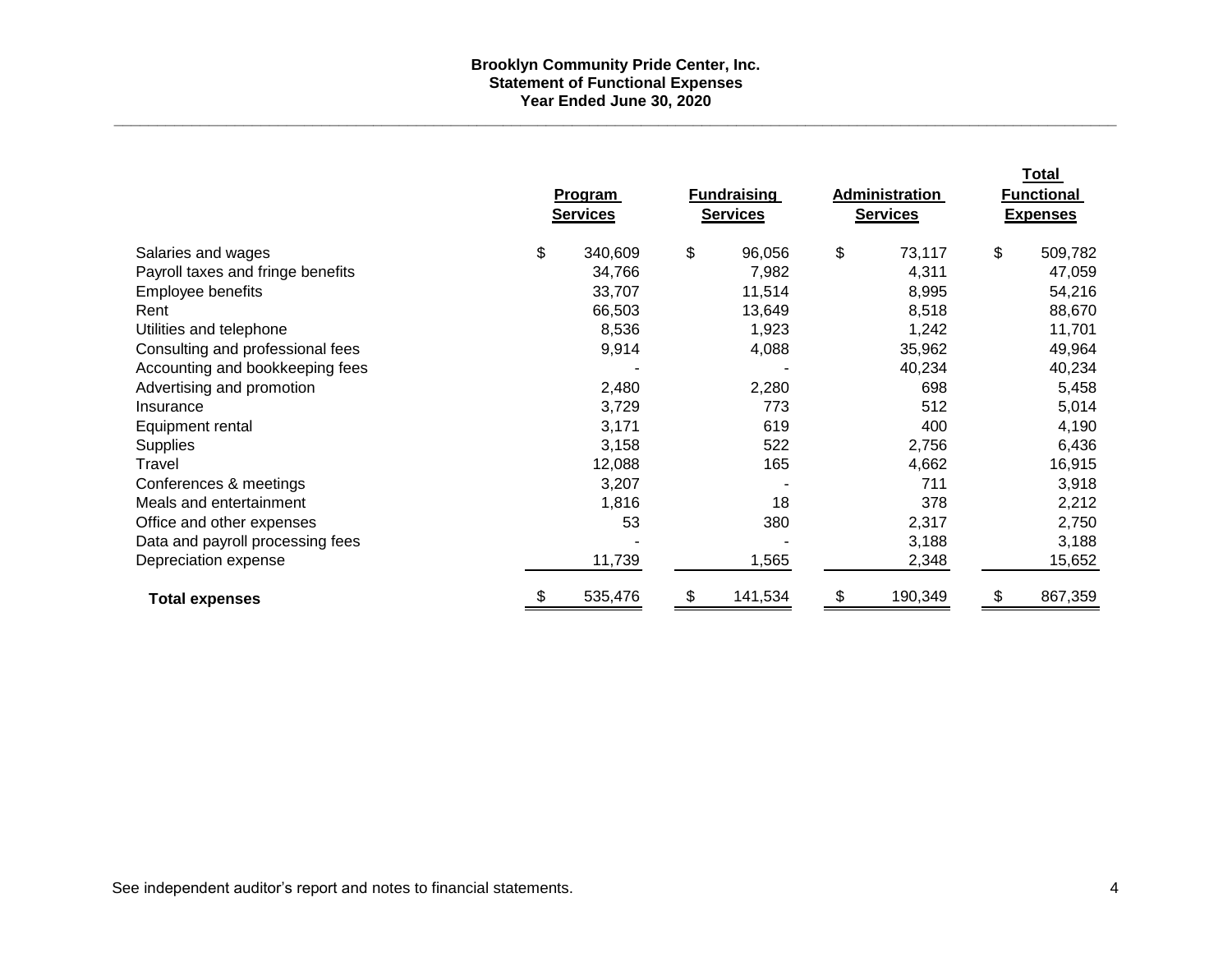#### **Brooklyn Community Pride Center, Inc. Statement of Cash Flows Year Ended June 30, 2020**

**\_\_\_\_\_\_\_\_\_\_\_\_\_\_\_\_\_\_\_\_\_\_\_\_\_\_\_\_\_\_\_\_\_\_\_\_\_\_\_\_\_\_\_\_\_\_\_\_\_\_\_\_\_\_\_\_\_\_\_\_\_\_\_\_\_\_\_\_\_\_\_\_\_\_\_\_\_\_\_\_\_\_\_\_**

| Cash flows from operating activities            |               |
|-------------------------------------------------|---------------|
| Increase in net assets                          | \$<br>187,388 |
| Adjustments to reconcile increase in net assets |               |
| to net cash provided by operating activities:   |               |
| Depreciation                                    | 15,652        |
| Deferred rent decrease                          | (3,746)       |
| (Increase) decrease in operating assets:        |               |
| Government grants receivable                    | (20, 171)     |
| Contributions receivable                        | 4,503         |
| Other income receivable                         | (8, 286)      |
| Prepaid expenses and other assets               | (6, 161)      |
| Decrease in operating liabilities:              |               |
| Accounts payable and accrued expenses           | (4,320)       |
| <b>Total adjustments</b>                        | (22, 529)     |
| Net cash provided by operating activities       | 164,859       |
| Cash flows from financing activity              |               |
| Loan proceeds from Paycheck Protection Program  | 109,357       |
| Net increase in cash                            | 274,216       |
| Cash - Beginning of year                        | 326,824       |
| Cash - End of year                              | \$<br>601,040 |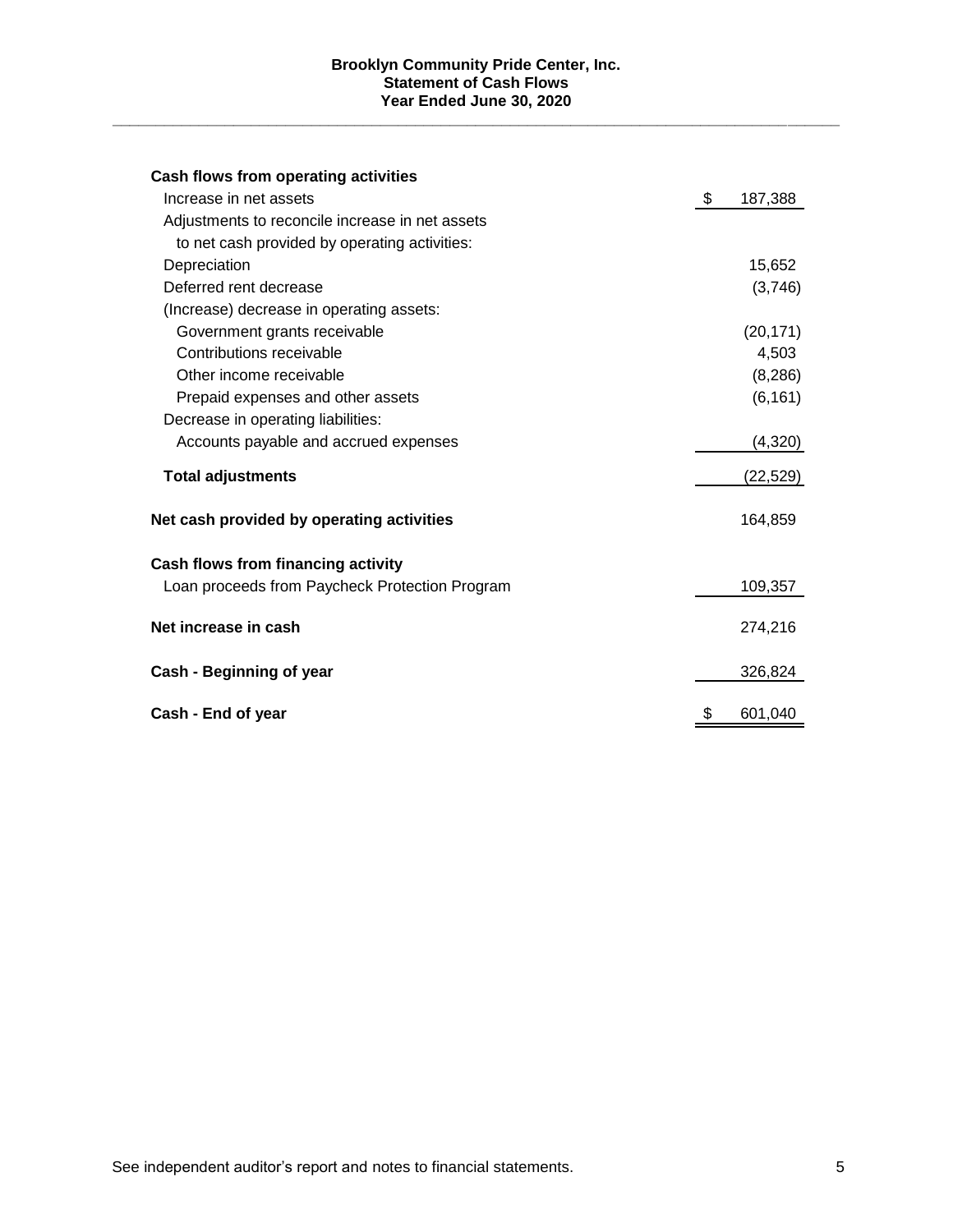#### **Note 1 – Summary of Organization and Nature of Activities**

#### *Organization and Nature of Activities*

Brooklyn Community Pride Center, Inc. (the "Organization"), is a nonprofit organization established in 2008 with the goal to become Brooklyn's premier network of programs and services for the lesbian, gay, bisexual, transgender and queer ("LGBTQ+") community of New York City's largest borough.

At present, the Organization runs a community center offering programs and events for the LGBTQ+ community which focuses on six key areas that align with their mission. The six focus areas are Health and Wellness, Homelessness and Housing, Immigration, Racial Justice, Social Isolation and Workforce Development (Pride Path Program). Across the spectrum from young people to elders, the Brooklyn Community Pride Center enables the community to actively participate in positive, life-affirming activities. They offer a distinctive choice for the residents of Brooklyn to celebrate, heal, learn, create, organize, relax, socialize, and play. The Organization's work expands the quantity and quality of LGBTQ+ services in the community and strengthens the community from the inside out.

The Organization is supported primarily through donor contributions and grants.

#### **Note 2 – Summary of Significant Accounting Policies**

#### *Basis of Presentation*

The financial statements of the Organization have been prepared on the accrual basis of accounting in accordance with accounting principles generally accepted in the United States of America ("U.S. GAAP").

The Organization reports information regarding its financial position and activities according to two classes of net assets: net assets without donor restrictions and net assets with donor restrictions.

*Net assets without donor restrictions:* Net assets that are not subject to donor-imposed restrictions and may be expended for any purpose in performing the primary objectives of the Organization. The Board may designate assets without restrictions for specific operational purposes from time to time.

*Net assets with donor restrictions:* Net assets subject to stipulations imposed by donors, and grantors. Some donor restrictions are temporary in nature; those restrictions will be met by actions of the Organization or by the passage of time. Other donor restrictions are perpetual in nature, whereby the donor has stipulated the funds be maintained in perpetuity. When a restriction expires (when a stipulated time restriction ends or a purpose restriction is accomplished), net assets with donor restrictions are reclassified to net assets without donor restrictions and reported in the statement of activities as net assets released from restrictions. Contributions of property and equipment or cash restricted for acquisition of property and equipment are reported as net assets with donor restrictions if the donor has restricted the use of the property or equipment to a particular program. If donors specify a length of time over which the property or equipment must be used, the restrictions expire evenly over the required period. Absent that type of restriction for use, the Organization considers the restriction met when the assets are placed in service. Donations of property and equipment are recorded as support at their estimated fair value at the date of donation.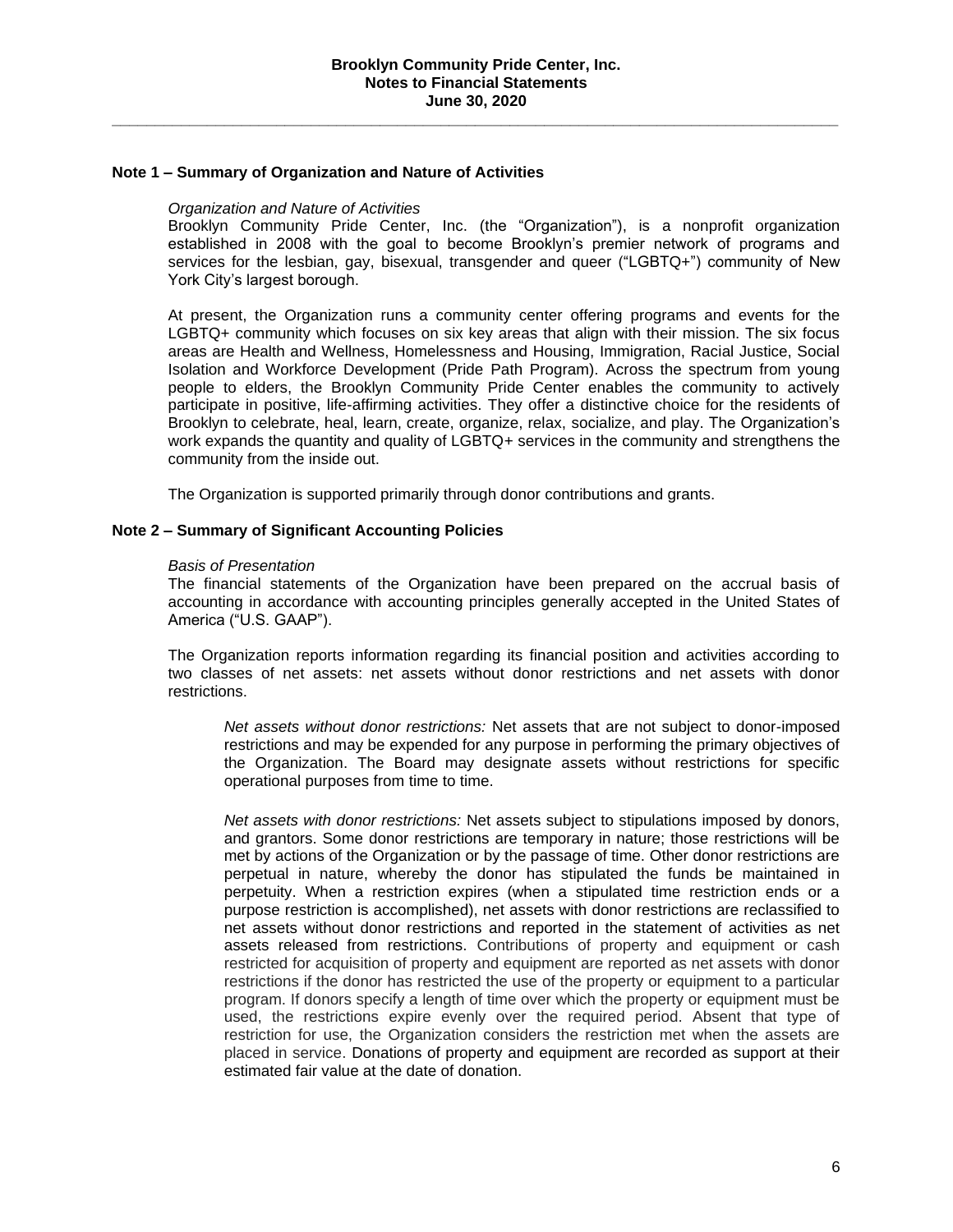#### **Note 2 – Summary of Significant Accounting Policies (continued)**

#### *Contributions and Expenditures*

Unconditional contributions are recognized when pledged and recorded as net assets without donor restrictions or net assets with donor restrictions, depending on the existence and/or nature of any donor-imposed restrictions. Conditional promises to give will be recognized when the conditions on which they depend are substantially met. Gifts of cash and other assets will be reported with donor restricted support if they are received with donor stipulations that limit the use of the donated assets.

Revenues are reported as increases in net assets without donor restriction unless use of the related assets is limited by donor-imposed restrictions. Expenses are reported as decreases in net assets without donor restrictions. Gains and losses on investments and other assets or liabilities will be reported as increases or decreases in net assets without donor restrictions unless their use is restricted by explicit donor stipulation or by law. Expirations of donor restrictions on the net assets (i.e., the donor-stipulated purpose has been fulfilled and/or the stipulated time period has elapsed) are reported as reclassifications between applicable classes of net assets.

#### *Uninsured Cash Balances*

The Organization maintains cash balances at a bank in the New York metropolitan area. Cash accounts at the bank are insured by the Federal Deposit Insurance Corporation subject to certain limits. At times, such cash balances may be in excess of the insured limits. The Organization has not experienced any losses in these accounts and does not believe it its exposed to any significant credit risk on its cash.

#### *Grants, Contributions and Other Income Receivable*

Grants, contributions, and other income receivable are stated at the amount management expects to collect from outstanding balances and are all due within one year. Management provides for probable uncollectible amounts through a provision for bad debt expense and an adjustment to a valuation allowance based on its assessment of the current status of individual accounts. Balances that are still outstanding after management has used reasonable collection efforts are written off through a charge to the valuation allowance and a credit to the receivable. In the opinion of management, no allowance was necessary at June 30, 2020. The Organization does not charge interest on its receivables.

#### *Property and Equipment and Related Depreciation Methods*

Major property and equipment additions are recorded at cost if purchased, or, if in the case of donated property, at the fair value at the date of the gift. Such donations are reported as unrestricted contributions unless the donor has restricted the donated asset to a specific purpose. Assets donated with explicit restrictions regarding their use and contributions of cash that must be used to acquire property and equipment are reported as restricted contributions. Absent donor stipulations regarding how long these donated assets must be maintained, the Organization reports expirations of donor restrictions when the donated or acquired assets are placed in service as instructed by the donor. The Organization reclassifies temporarily restricted net assets to unrestricted net assets at that time. Property and equipment are depreciated using the straightline method over the estimated useful lives of the respective assets, which are as follows:

Office equipment 3 years

Leasehold improvements Lower of lease term or 15 years

#### *Contributed Services*

During the year ended June 30, 2020, the value of contributed services meeting the requirements for recognition in the financial statements was not material and had not been recorded.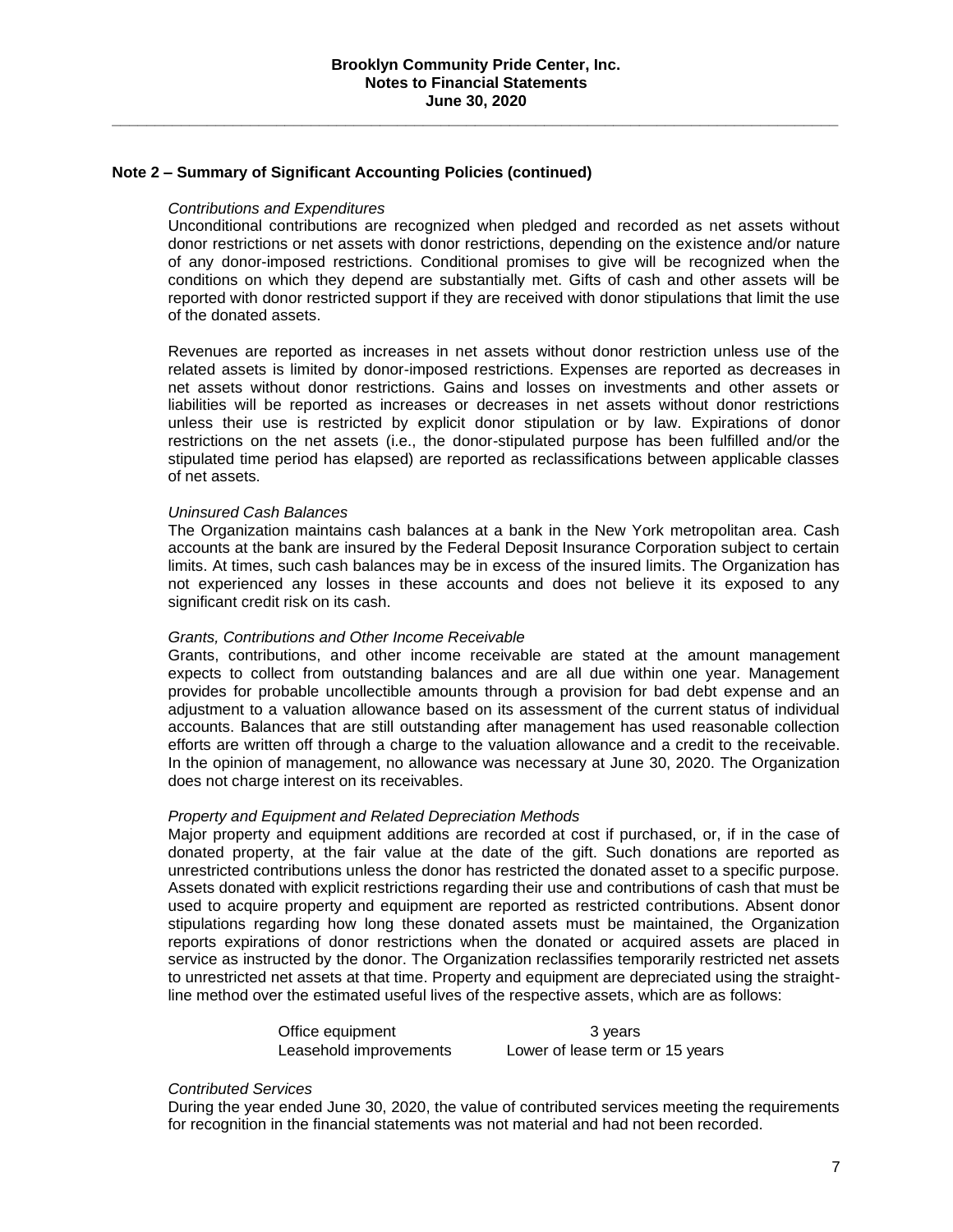#### **Note 2 – Summary of Significant Accounting Policies (continued)**

### *Impairment of Long-Lived Assets*

The Organization evaluates whether events and circumstances have occurred that indicate the remaining estimated useful life of long-lived assets may warrant revision or that the remaining balance of an asset may not be recoverable. The measurement of possible impairment is based on the ability to recover the balance of assets from expected future operating cash flows on an undiscounted basis. Impairment losses, if any, would be determined based on fair value, using the present value of the cash flows with discount rates that reflect the inherent risk of the underlying business. No impairment was required to be recognized for the year ended June 30, 2020.

## *Financial Instruments*

The Organization's financial instruments include cash, contributions receivable, government grants receivable, other income receivable and accounts payable. The recorded values of cash, contributions receivable, government grants receivable, other income receivable and accounts payable approximates their fair values due to their short-term duration.

#### *Tax-Exempt Status*

The Organization has been notified by the Internal Revenue Service that it is exempt from Federal income taxes under section  $501(c)(3)$  of the Internal Revenue Code ("Code"). The Organization is further classified as an organization that is not a private foundation under Section 509(a)(3) of the Code. The Organization follows the guidance of Accounting Standards Codification 740, *Accounting for Income Taxes*, related to uncertain income taxes, which prescribes a threshold of more likely than not for recognition and derecognition of tax positions taken or expected to be taken in a tax return. All significant tax positions have been considered by management. It has been determined that is more likely than not that all tax positions would be sustained upon examination by taxing authorities. Accordingly, no provision for income taxes has been recorded.

#### *Deferred Rent*

The Organization has entered into an operating lease agreement which contains provisions for future rent increases. The total amount of rental payments due over the lease term is being charged to rent expense on the straight-line method over the term of the lease. The difference between rent expense recorded and the amount paid is credited or charged to "Deferred rent obligation", which is included in liabilities in the accompanying statement of financial position.

#### *Government Grants*

The Organization is the recipient of various grants from government agencies. Expenses charged to these grants are subject to audit by the government agencies. No provision for any potential liability for the current or prior years has been reflected in these financial statements.

#### *Functional Expenses and Allocation Method*

The costs of providing various programs and other activities have been summarized on a functional basis in the Statements of Activities and in the Statements of Functional Expenses. The financial statements report certain categories of expenses that are attributable to one or more programs or supporting functions. Accordingly, certain costs have been allocated among the programs and supporting services benefited, using appropriate measurement methodologies. The expenses that are being allocated include salaries and related expenses, which are allocated based on estimates of time and effort, as well as rent and utilities, which are allocated on a square footage basis.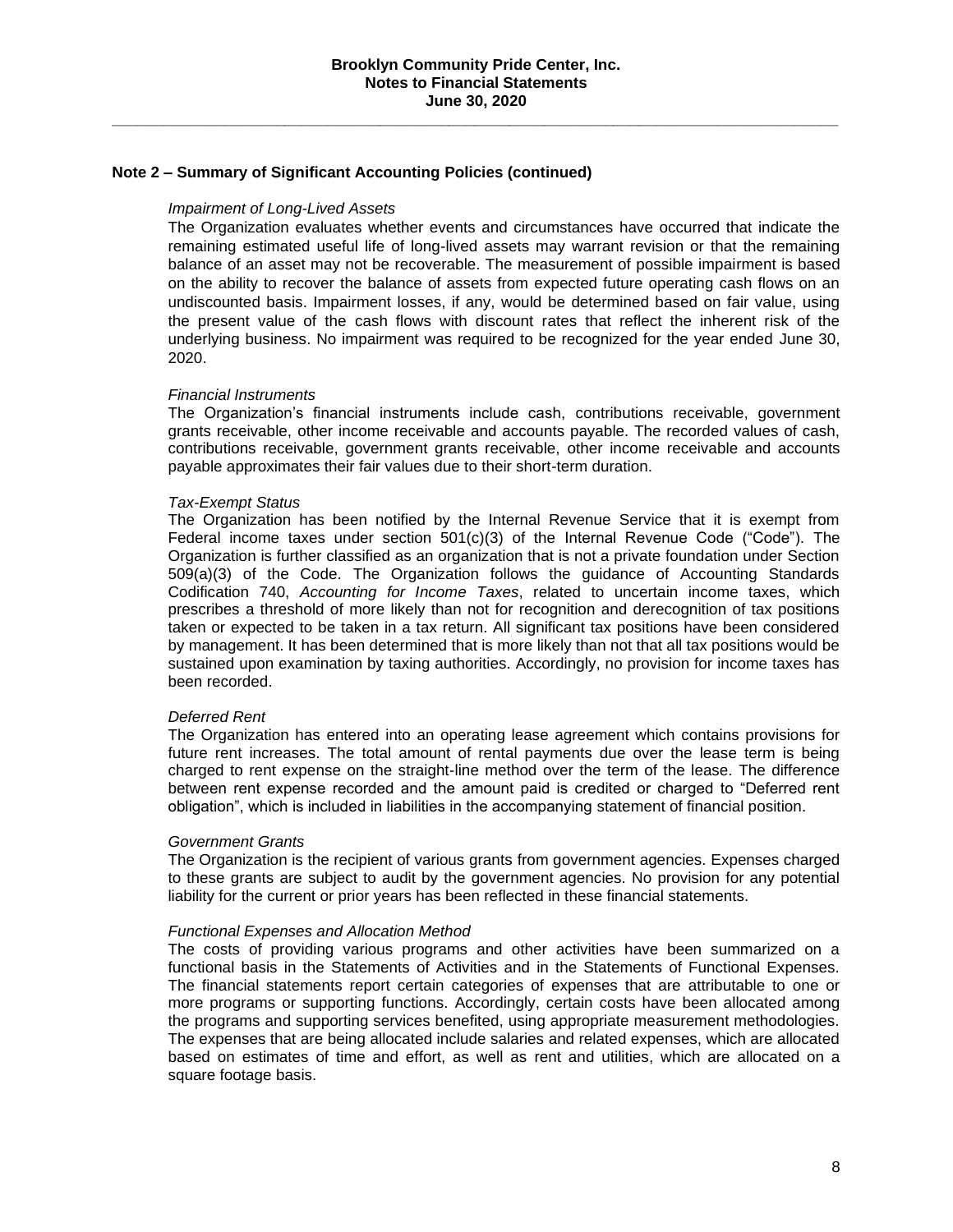#### **Note 2 – Summary of Significant Accounting Policies (continued)**

#### *Use of Estimates*

The preparation of financial statements in conformity with U.S. GAAP requires management to make estimates and assumptions that affect amounts reported in the financial statements and accompanying notes. Actual results could differ from those estimates. Estimates are based on past experience and other assumptions that management believes are reasonable under the circumstances, and management evaluates these estimates on an ongoing basis. The significant estimates of the Organization include no allowance for uncollectible receivables, no provision for potential recoupment of government grants, and the estimated lives on property and equipment.

#### *Advertising*

Advertising costs are expensed as incurred. Advertising expenses amounted to \$5,458 for the year ended June 30, 2020.

#### *Accounting Standards Updates ("ASU")*

The Organization has reviewed recently issued ASU's by the Financial Accounting Standards Board ("FASB") and based on that review, has determined that those pronouncements, with the exceptions below, will not have a significant effect on the Organization's financial statements.

In May 2014, FASB ASU No. 2014-09, *Revenue from Contracts with Customers (Topic 606).* This ASU replaces all current U.S. GAAP guidance on this topic and eliminates industry-specific guidance. The topic, which was amended several times since, contains a core principle, that is, to recognize revenues when promised goods or services are transferred to customers in an amount that reflect the consideration to which an entity is expected to be entitled for those goods or services. The ASU defines a five-step process to achieve this core principle and, in so doing, more judgement and estimates may be required within the revenue recognition process than was previously required. This process includes identifying performance obligations in the contract, estimating the amount of variable consideration to include in the transaction price and allocation the transaction to each performance obligation. The ASU was to be effective for annual periods beginning after December 15, 2018 (for private entities), but such effective date was recently postponed by FASB to annual periods commencing after December 15, 2019. Entities can either use one of these methods (a) retrospective to each prior reporting period presented with the option to elect certain practical expedients as defined within the ASU, or, (b) retrospective with the cumulative effect of initially applying the ASU recognized at the date of initial application and providing certain additional disclosures as defined in the ASU. The Organization has not determined what impact the adoption of this ASU will have, if any, on its financial statements.

In February 2016, FASB issued ASU No. 2016-02, *Leases (Topic 842)* ("ASU 2016-02"). ASU 2016-02 replaced all current U.S. GAAP guidance on this topic. Under ASU 2016-02:

• A lessee would account for both finance leases and operating leases by recognizing a right-of-use asset and a lease liability on the statement of financial position, with an exception for leases that commence at or near the end of the underlying asset's economic life. Finance leases will recognize amortization of the right-of-use asset separately from interest on the lease liability, and operating leases will recognize the lease expense on a straight-line basis. Additionally, the ASU only allows for the capitalization of only those costs, as initial direct costs, that are incurred due to the successful execution of a lease.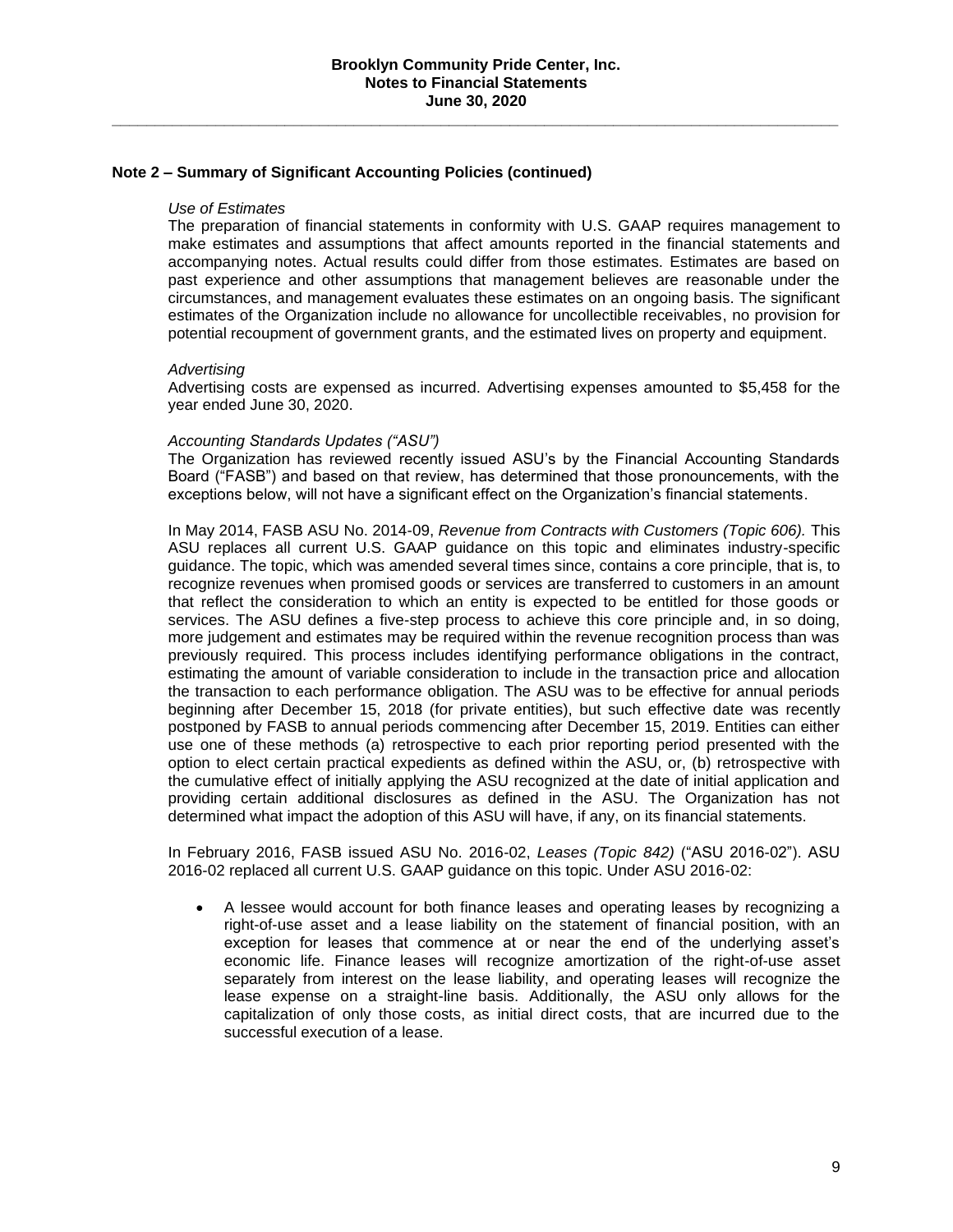### **Note 2 – Summary of Significant Accounting Policies (continued)**

- Allows for an optional transition method to adopt this ASU for comparative financial statement presentations. Under this transition method, an entity initially applies the new lease standard at the adoption date and recognizes a cumulative-effect adjustment to the opening balance of net assets (deficit) in the year of adoption. Consequently, an entity's reporting for the comparative year presented in the financial statements in which it adopts the new lease standard, will continue to be in accordance with current U.S. GAAP (Topic 840, Leases) although it will not be consistently applied to both years.
- The ASU, as amended, is effective for fiscal years beginning after December 15, 2021.

The Organization is evaluating the impact the adoption of this ASU, as amended, could have on its financial statements.

In June 2018, FASB ASU No. 2018-08, *Not-for-Profit Entities (Topic 958): Clarifying the Scope*  and the Accounting Guidance for Contributions Received and Contributions Made. This ASU clarifies and improves accounting guidance for contributions received and made. This ASU clarifies (i) the evaluation of transactions that are to be characterized as contributions/grants (nonreciprocal transactions) or as exchange (reciprocal) transaction, and (ii) determining whether a contribution is conditional. The ASU is effective for annual periods beginning after December 15, 2018 for entities that serve as a resource recipient and periods beginning after December 15, 2019 for entities that serve as a resource provider. The Organization adopted the resource recipient portion of this ASU for the year ended June 30, 2020, and this accounting guidance did not have a material effect on the Organization's financial statements. Management is in the process of assessing the impact of the resource provider portion of this ASU on the financial statements.

In September 2020, FASB issued ASU No. 2020-07, *Not-for-Profit Entities (Topic 958): Presentation and Disclosures by Not-for-Profit Entities for Contributed Nonfinancial Assets*. The intention of this ASU is to increase transparency about nonfinancial gifts in kind, including how they are used and how they are valued. The ASU requires a separate line-item presentation of contributed nonfinancial assets in the statement of activities, apart from the contributions of cash or other financial assets. The ASU requires disclosure of the disaggregation of the amount of nonfinancial gifts in-kind received by category and the organization, and for each category, disclosure of: (i) qualitative information about whether the contributed nonfinancial assets were either monetized or utilized during the reporting period; (ii) the not-for-profit's policy about monetizing rather than utilizing contributed nonfinancial assets; (iii) a description of any related donor-imposed restrictions associated with the contributed nonfinancial assets; (iv) the valuation techniques and inputs used to arrive at a fair value measure; and (v) the principal market (or most advantageous market) used to arrive at a fair value measure. The ASU is effective for annual reporting periods beginning after June 15, 2021, to be applied on a retrospective basis, and earlier application is permitted. Management has not assessed the impact, if any, this ASU will have on its financial statements.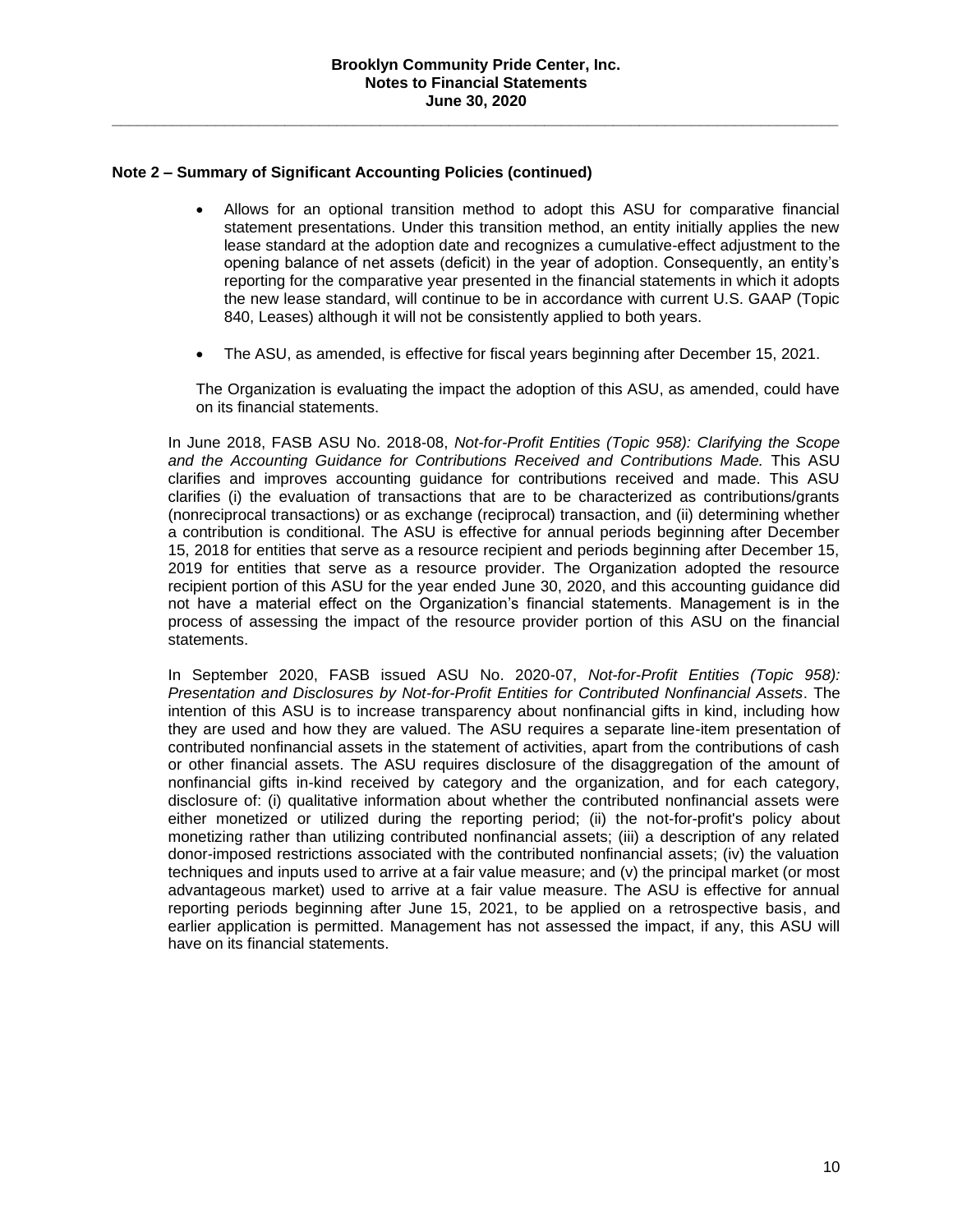### **Note 3 – Government Grants**

Government grant income consists of the following for the year ending June 30, 2020:

|                                                           |   | Amount  |
|-----------------------------------------------------------|---|---------|
| Government Agency                                         |   | Awarded |
| New York City Department of Youth & Community Development | S | 543,500 |
| New York State Office of Children and Family Services     |   | 50,000  |
| New York City Department for the Aging                    |   | 30,000  |
|                                                           |   |         |
|                                                           | S | 623,500 |

Government grant income from the New York City Department of Youth & Community Development accounted for approximately 51% of total support for the year ending June 30, 2020.

Government grants receivable at June 30, 2020 was \$89,504 from two of the three government agencies above. In the opinion of management, no allowance for doubtful accounts is necessary at June 30, 2020.

## **Note 4 – Property and Equipment**

Property and equipment consist of the following at June 30, 2020:

| Office equipment               | \$  | 28,586    |
|--------------------------------|-----|-----------|
| Leasehold improvements         |     | 111,138   |
| Less: accumulated depreciation |     | (34, 181) |
|                                |     |           |
|                                | \$. | 105,543   |
|                                |     |           |

Depreciation expense for the year ended June 30, 2020 amounted to \$15,652.

#### **Note 5 – Note Payable – Paycheck Protection Program**

On April 7, 2020, the Organization obtained a \$109,357 loan from JP Morgan Chase Bank N.A. ("Loan") pursuant to the Paycheck Protection Program ("PPP") under the CARES Act, as administered by the U.S. Small Business Administration ("SBA"). In accordance with the PPP and the SBA, the Loan was available to fund designated expenses ("qualifying expenses"). In addition, up to the entire amount of the funded Loan's principal and accrued interest was eligible to be fully or partially forgiven to the extent the Loan proceeds were used for qualifying expenses during specified time periods, and the Organization met certain other qualitative and quantitative thresholds (collectively, "qualifying criteria"). On June 5, 2020, the PPP Flexibility Act ("Flexibility Act") was signed into law, which amended the qualifying criteria.

Management has performed initial calculations for the Loan forgiveness according to the terms and conditions of the SBA's Loan Forgiveness Application and expects that the Loan will be forgiven in full. The Organization has not applied for forgiveness of the Loan to-date but intends to do so in the near term.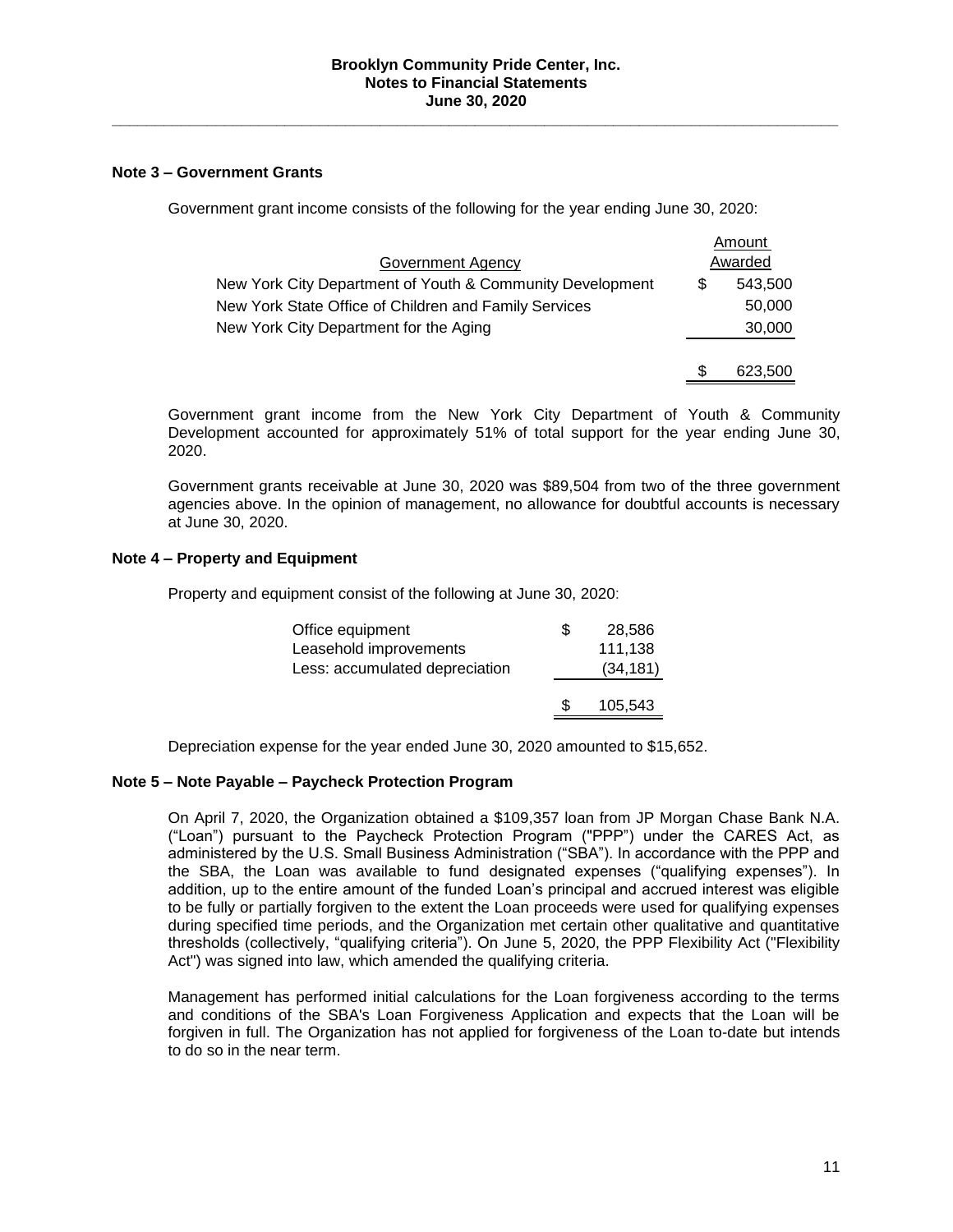#### **Note 5 – Note Payable – Paycheck Protection Program (continued)**

Management has determined that the PPP Loan should be accounted for as debt until forgiven. Accordingly, the \$109,357 forgiveness of the Loan will be recorded as other income entirely in the period it receives notification from the SBA that the Loan has been forgiven. In conjunction with the forgiveness, interest incurred is also expected to be forgiven in full.

In December 2020, the CARES Act was further amended by the Economic Aid Act ("EAA"). The EAA allows certain enterprises that previously received a PPP Loan, to apply for a "Second Draw" PPP Loan that contains similar general forgiveness terms as the original PPP Loan. However, the Second Draw contains additional qualifying criteria, such as that an organization must be able to demonstrate that they experienced a 25 percent reduction in gross receipts (as defined by the SBA) in a 2020 calendar quarter compared to the same quarter in 2019. The Organization applied for \$112,975 in Second Draw PPP and received funding in January 2021.

## **Note 6 – Net Assets - With Donor Restrictions**

Donor restricted net assets as of June 30, 2020 are available for the following specific purposes:

## **Subject to expenditure for specified purpose:**

| Pride path internship program        | 35.000 |
|--------------------------------------|--------|
| Vocational training for LGBTQ+ women | 7.500  |
|                                      |        |
| Total assets with donor restrictions | 42.500 |

Net assets released from donor restrictions were for the following purposes for the year ended June 30, 2020:

| Subject to expenditure for specified purpose:      |    |         |
|----------------------------------------------------|----|---------|
| Pride Path internship program                      | \$ | 101,278 |
| Elder Pride programming                            |    | 30,000  |
| Transportation sponsorship                         |    | 5,825   |
| Arts and culture program                           |    | 5,000   |
| Vocational training for LGBTQ+ women               |    | 4,335   |
| Total subject to expenditure for specified purpose |    | 146,438 |
| Subject to the passage of time:                    |    |         |
| General operations                                 |    | 17,500  |
| <b>Total releases from restrictions</b>            | S  | 163.938 |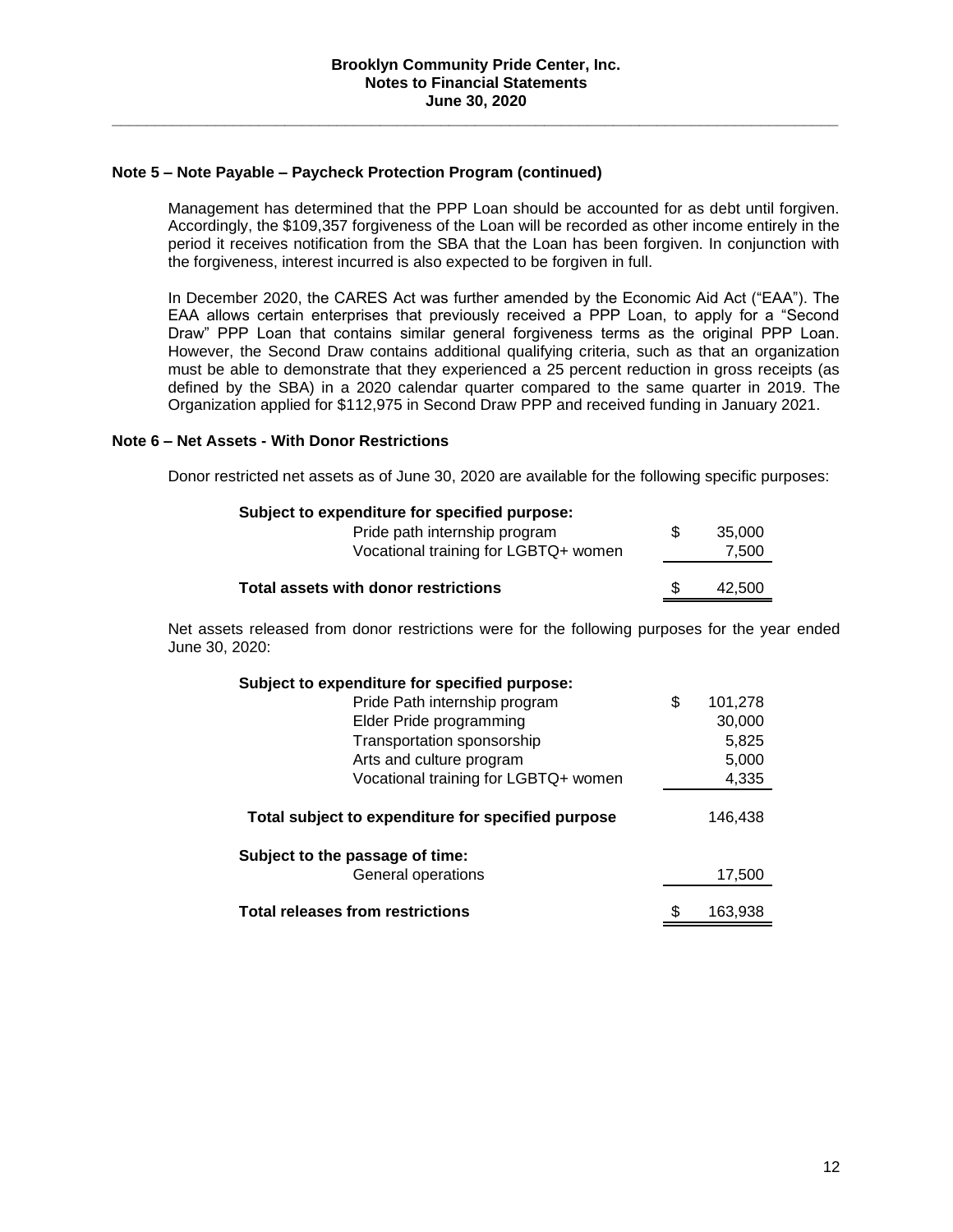### **Note 7 – Commitments**

During the year ended June 30, 2018, the Organization entered into an agreement to lease office space at 1360 Fulton Street under a non-cancelable lease that began July 2017 and expires in July 2022. The total minimum annual lease payments, exclusive of escalations for taxes and other operating expenses are as follows:

| Years Ending June 30, |    |         |
|-----------------------|----|---------|
| 2021                  | \$ | 85,566  |
| 2022                  |    | 88,133  |
| 2023                  |    | 3,677   |
|                       |    |         |
|                       | S. | 177,376 |

## **Note 8 – Risks and Uncertainties**

The Organization is dependent upon contributions from the public for its revenue. The ability of the Organization to continue to elicit this level of contribution is dependent upon current and future economic conditions as well as income tax efficiencies.

The coronavirus pandemic ("COVID-19") has adversely impacted the United States and many other parts of the world. Accordingly, the Organization could experience reductions in contributions and grants from donors. Further, the Organization could be subject to reduced demand for program services. Currently, the Organization has not been materially impacted by these consequences, however, there could be a significant adverse impact on the Organization's future activities as it is impossible to predict the effect COVID-19 will have on the economy.

In response to the COVID-19 outbreak, the Organization has implemented various short-term cost reductions, taken cash flow improvement actions, and is exploring new areas of focus for raising support. As the Organization focuses on programming for the LGBTQ+ community they have had to pivot to online programming until New York State reopened; the online programming will remain as a major programming platform. Given this uncertainty, the Organization is not able to estimate the potential effects of COVID-19 for near and long term purposes.

#### **Note 9 – Liquidity**

As part of its liquidity management, the Organization established a liquid unrestricted net assets fund ("LUNA fund") to maintain financial assets on hand to meet 90 days of normal operating expenses. The Organization's goal is to structure its financial assets to be available as its general expenditures, liabilities, and other obligations come due by maintaining adequate reserves in the LUNA fund. The Organization does not have a line of credit available to assist with liquidity management.